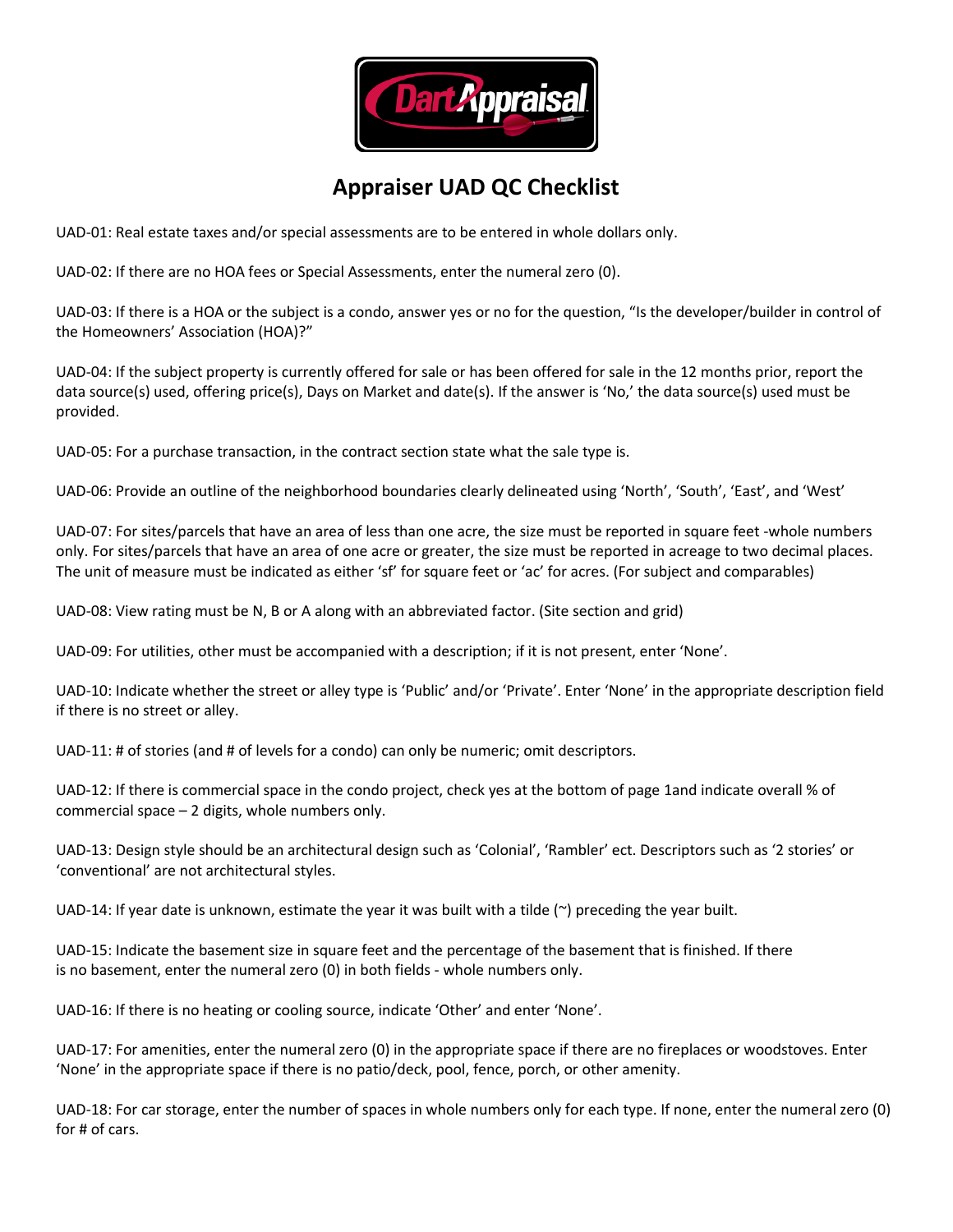UAD‐19: Baths should include the total number of baths above grade. A three‐quarter bath is to be counted as a full bath in all cases. Quarter baths (baths that feature only a toilet) are not to be included in the bathroom count. The number of full and half baths must be entered, separated by a period. The full bath count is represented to the left of the period. The half bath count is represented to the right of the period.

UAD-20: Condition must state the rating, then indicate 'Yes' or 'No' if there has been any material work done to the kitchen(s) or bathroom(s) in the prior 15 years. If 'No', the text 'No updates in the prior 15 years' must be provided; if 'Yes', additional information for kitchens and bathrooms must be provided including 'not updated', 'updated' or 'remodeled' and the timeframe.

UAD-21: Condition rating (for the subject and comps) must be in UAD format; select one of the following: C1, C2, C3, C4, C5 or  $C6$ 

UAD-22: Addresses for the comparables must include the address, city, state and zip code.

UAD-23: Proximity must be in miles and 2 decimal places, along with the word 'miles' and direction (NW).

UAD-24: The subject sales price must match the contract price in whole dollars.

UAD‐25: Data source for comparables must be given with the identifying number; then DOM must appear. If not listed, enter numeral zero (0). If DOM is unknown, enter 'Unk'.

UAD-26: Indicate the sales type for each comparable property with the UAD abbreviation.

UAD-27: Enter the financing type in UAD abbreviation; and total amount of concessions. If none, enter the numeral zero (0). If other, indicate if sales transactions with below-market financing are used for comparable sales.

UAD-28: Enter the status type abbreviation for the settlement date; followed by the contract date in mm/yy format. Use 'Unk' if the contract date is unknown.

UAD-29: Location rating must be N, B or A along with an abbreviated factor.

UAD‐30: Actual age for a new construction less than a year old should be (0) do not enter additional information such as 'years'. If actual age is unknown, estimate the age with a preceding tilde (~).

UAD‐31: Quality of construction rating (for the subject and comps) must be in UAD format; select one of the following: Q1, Q2, Q3, Q4, Q5 or Q6.

UAD-32: If no basement, enter (0) in the grid, otherwise indicate finished sq ft, do not indicate a % finished. Type of access should be wo, wu or in. Then indicate the type of finished rooms by abbreviation or enter (0) if there are no rooms of a particular type.

UAD‐33: Enter any energy efficient items or enter 'None'

.

UAD‐34: Off‐street parking spaces are to be entered on the garage/carport line or enter 'None'. UAD-35: If no adjustment is warranted, enter a zero (0). When the features are the same, leave the field blank.

UAD‐36: Active listings must state 'Active' in the date field.

UAD-37: Leave the supervisory appraiser field blank; do not enter N/A or none.

UAD-38: AMC name should be entered in the Lender/Client section of the certification only.